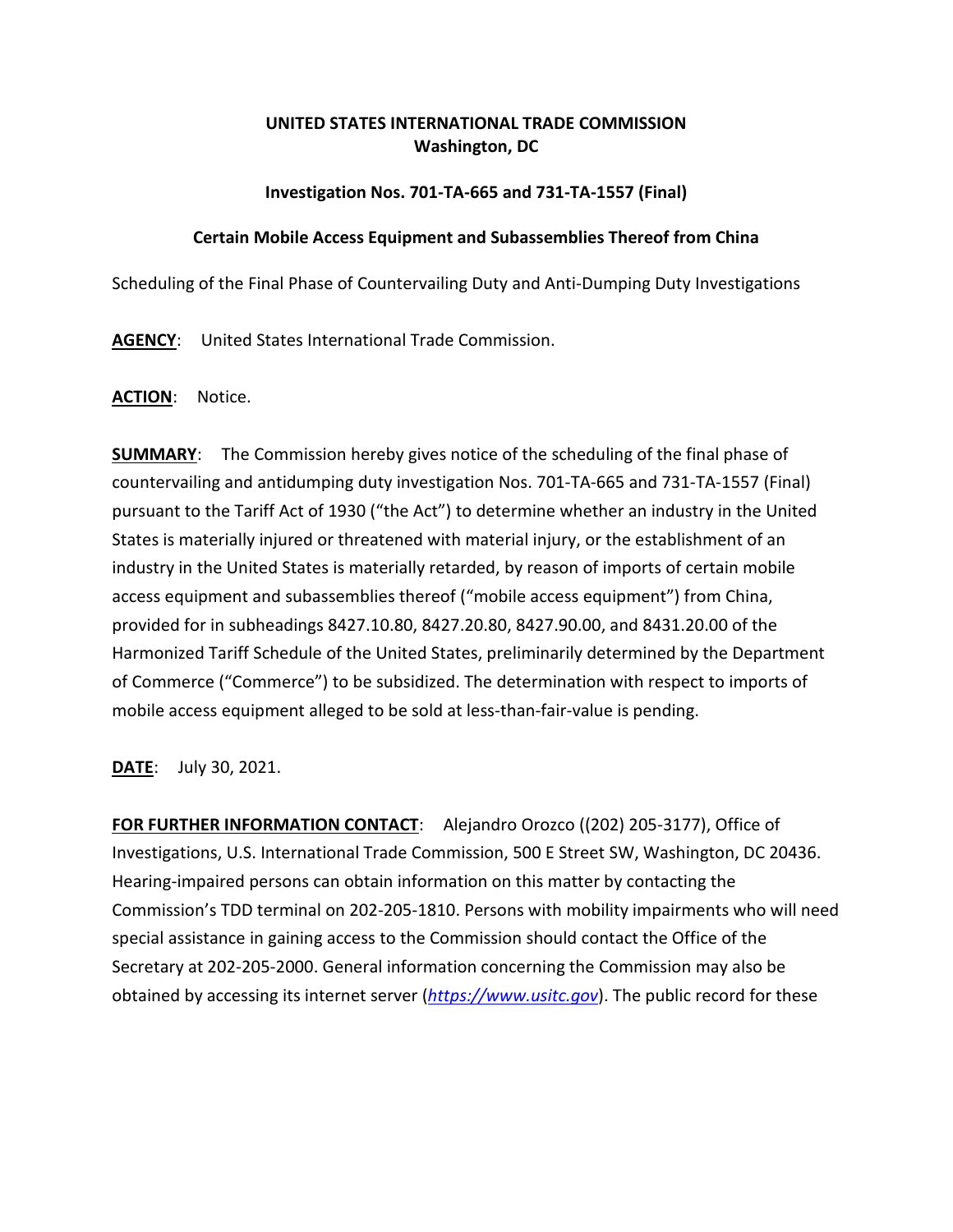investigations may be viewed on the Commission's electronic docket (EDIS) at *[https://edis.usitc.gov](https://edis.usitc.gov/)*.

## **SUPPLEMENTARY INFORMATION**:

**Scope**.-- For purposes of these investigations, Commerce has defined the subject merchandise as "certain mobile access equipment, which consists primarily of boom lifts, scissor lifts, and material telehandlers, and subassemblies thereof. Mobile access equipment combines a mobile (self-propelled or towed) chassis, with a lifting device (e.g., scissor arms, boom assemblies) for mechanically lifting persons, tools and/or materials capable of reaching a working height of ten feet or more, and a coupler that provides an attachment point for the lifting device, in addition to other components. The scope of this investigation covers mobile access equipment and subassemblies thereof whether finished or unfinished, whether assembled or unassembled, and whether the equipment contains any additional features that provide for functions beyond the primary lifting function."[1](#page-1-0)

**Background**.-- The final phase of these investigations is being scheduled pursuant to sections 705(b) and 731(b) of the Tariff Act of 1930 (19 U.S.C. 1671d(b) and 1673d(b)), as a result of an affirmative preliminary determination by Commerce that certain benefits which constitute subsidies within the meaning of § 703 of the Act (19 U.S.C. 1671b) are being provided to manufacturers, producers, or exporters in China of mobile access equipment. The investigations were requested in petitions filed on February 26, 2021, by the Coalition of American Manufacturers of Mobile Access Equipment, consisting of JLG Industries, Inc., Hagerstown, Maryland and Terex Corporation, Redmond, Washington.

For further information concerning the conduct of this phase of the investigations, hearing procedures, and rules of general application, consult the Commission's Rules of Practice and Procedure, part 201, subparts A and B (19 CFR part 201), and part 207, subparts A and C (19 CFR part 207).

<span id="page-1-0"></span> <sup>1</sup> 86 FR 41013, July 30, 2021.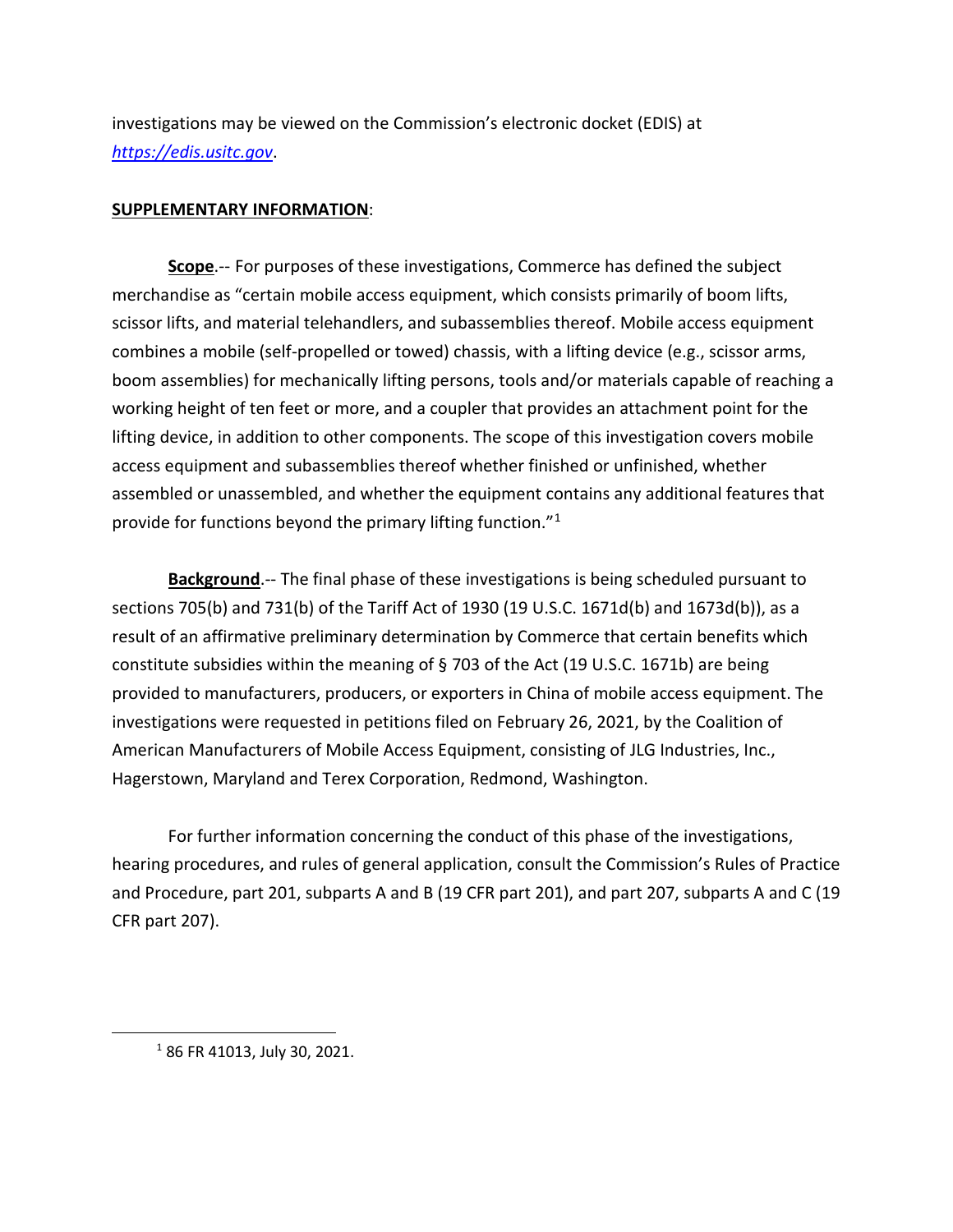**Participation in the investigations and public service list**.-- Persons, including industrial users of the subject merchandise and, if the merchandise is sold at the retail level, representative consumer organizations, wishing to participate in the final phase of these investigations as parties must file an entry of appearance with the Secretary to the Commission, as provided in § 201.11 of the Commission's rules, no later than 21 days prior to the hearing date specified in this notice. A party that filed a notice of appearance during the preliminary phase of the investigations need not file an additional notice of appearance during this final phase. The Secretary will maintain a public service list containing the names and addresses of all persons, or their representatives, who are parties to the investigations.

Please note the Secretary's Office will accept only electronic filings during this time. Filings must be made through the Commission's Electronic Document Information System (EDIS, *[https://edis.usitc.gov](https://edis.usitc.gov/)*). No in-person paper-based filings or paper copies of any electronic filings will be accepted until further notice.

**Limited disclosure of business proprietary information (BPI) under an administrative protective order (APO) and BPI service list**.-- Pursuant to § 207.7(a) of the Commission's rules, the Secretary will make BPI gathered in the final phase of these investigations available to authorized applicants under the APO issued in the investigations, provided that the application is made no later than 21 days prior to the hearing date specified in this notice. Authorized applicants must represent interested parties, as defined by 19 U.S.C. 1677(9), who are parties to the investigations. A party granted access to BPI in the preliminary phase of the investigations need not reapply for such access. A separate service list will be maintained by the Secretary for those parties authorized to receive BPI under the APO.

**Staff report**.-- The prehearing staff report in the final phase of these investigations will be placed in the nonpublic record on September 29, 2021, and a public version will be issued thereafter, pursuant to § 207.22 of the Commission's rules.

**Hearing**.-- The Commission will hold a hearing in connection with the final phase of these investigations beginning at 9:30 a.m. on October 12, 2021. Information about the place and form of the hearing, including about how to participate in and/or view the hearing, will be posted on the Commission's website at https: *//www.usitc.gov/calendarpad/calendar.html*.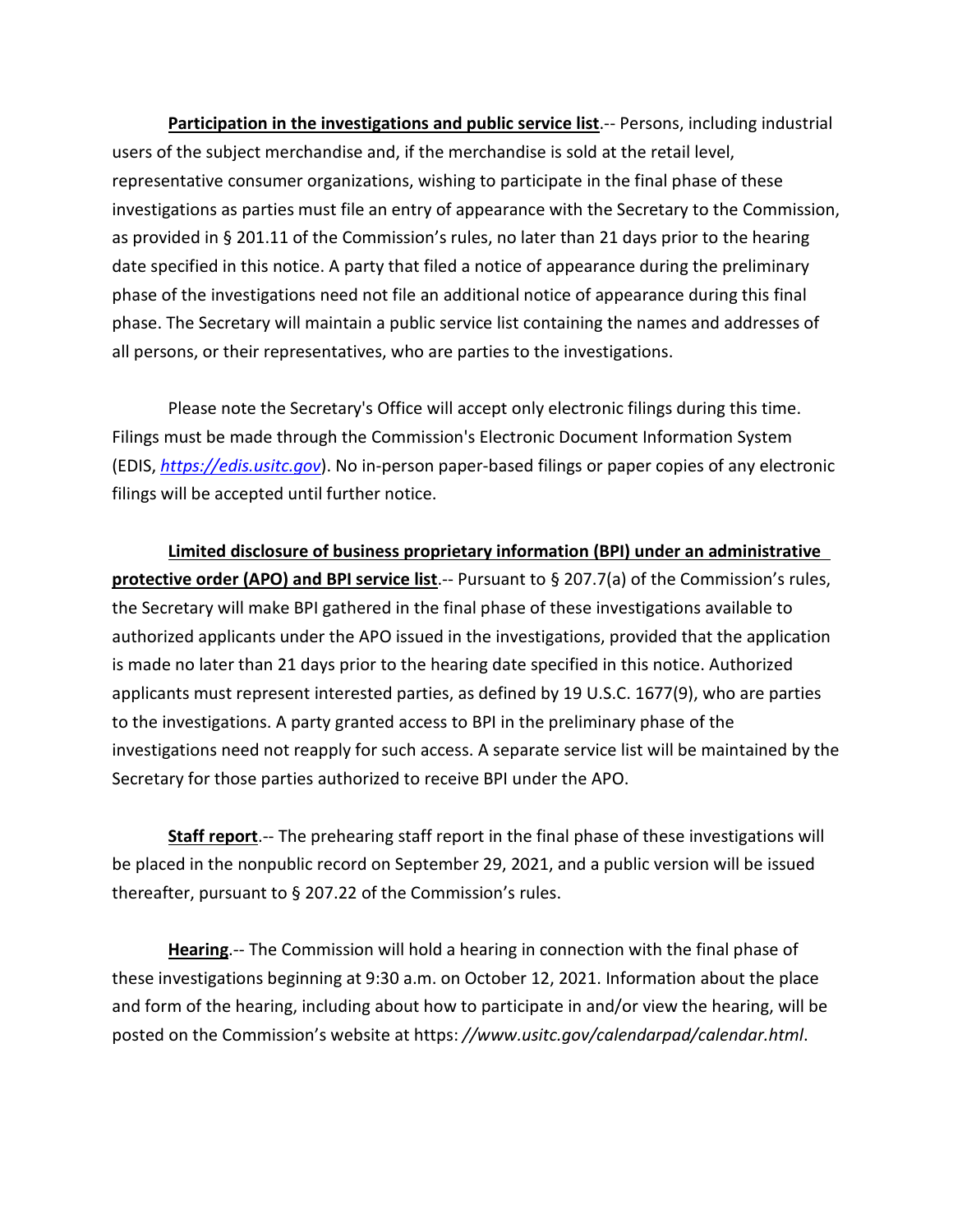Interested parties should check the Commission's website periodically for updates. Requests to appear at the hearing should be filed in writing with the Secretary to the Commission on or before October 5, 2021. A nonparty who has testimony that may aid the Commission's deliberations may request permission to present a short statement at the hearing. All parties and nonparties desiring to appear at the hearing and make oral presentations should attend a prehearing conference to be held at 9:30 a.m. on October 8, 2021. Oral testimony and written materials to be submitted at the public hearing are governed by sections 201.6(b)(2), 201.13(f), and 207.24 of the Commission's rules. Parties must submit any request to present a portion of their hearing testimony **in camera** no later than 7 business days prior to the date of the hearing.

**Written submissions**.-- Each party who is an interested party shall submit a prehearing brief to the Commission. Prehearing briefs must conform with the provisions of §207.23 of the Commission's rules; the deadline for filing is October 5, 2021. Parties may also file written testimony in connection with their presentation at the hearing, as provided in § 207.24 of the Commission's rules, and posthearing briefs, which must conform with the provisions of § 207.25 of the Commission's rules. The deadline for filing posthearing briefs is October 19, 2021. In addition, any person who has not entered an appearance as a party to the investigations may submit a written statement of information pertinent to the subject of the investigations, including statements of support or opposition to the petition, on or before October 19, 2021. On November 3, 2021, the Commission will make available to parties all information on which they have not had an opportunity to comment. Parties may submit final comments on this information on or before November 5, 2021, but such final comments must not contain new factual information and must otherwise comply with §207.30 of the Commission's rules. All written submissions must conform with the provisions of § 201.8 of the Commission's rules; any submissions that contain BPI must also conform with the requirements of §§ 201.6, 207.3, and 207.7 of the Commission's rules. The Commission's *Handbook on Filing Procedures*, available on the Commission's website at

*[https://www.usitc.gov/documents/handbook\\_on\\_filing\\_procedures.pdf](https://www.usitc.gov/documents/handbook_on_filing_procedures.pdf)*, elaborates upon the Commission's procedures with respect to filings.